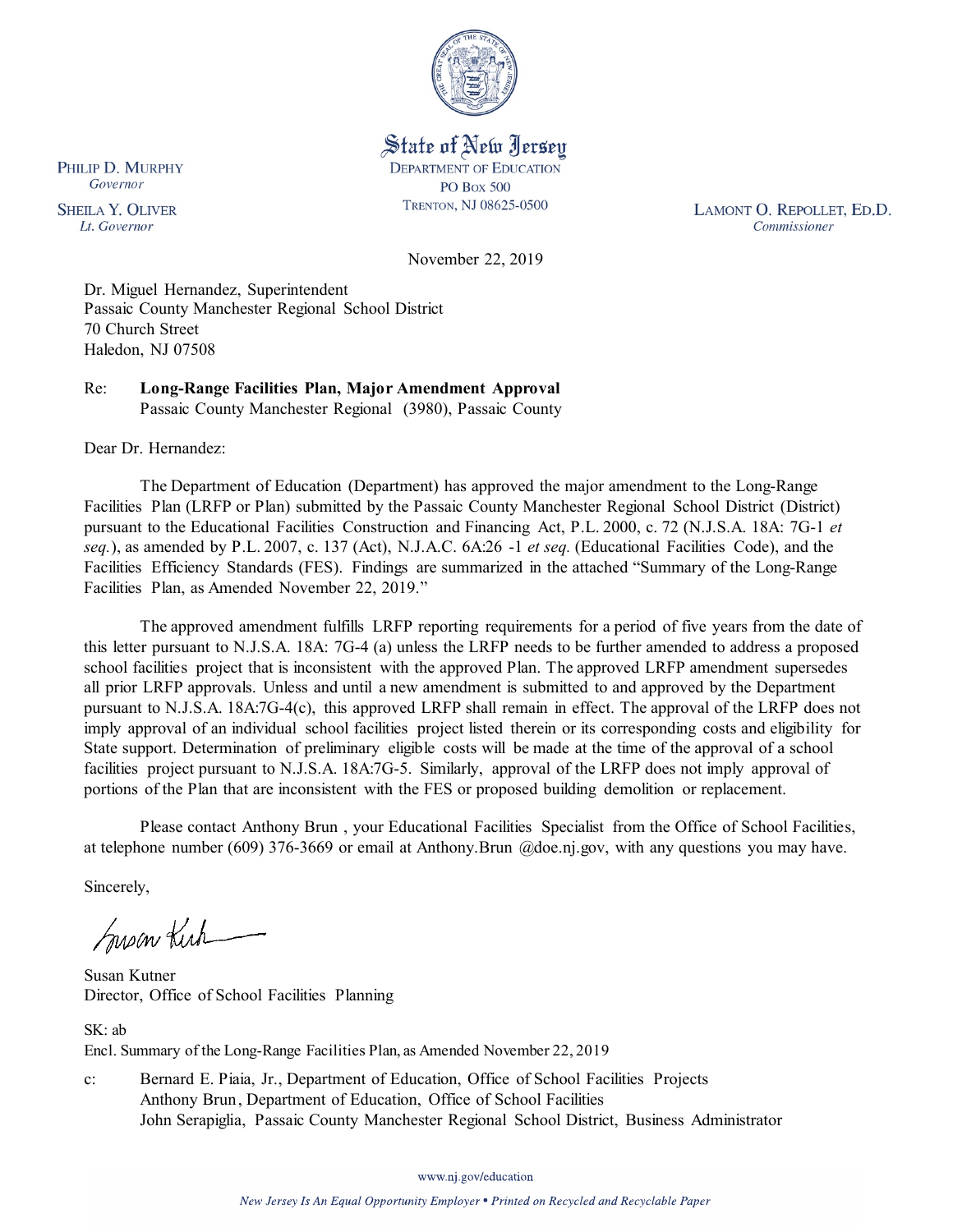# **Passaic County Manchester Regional (3980) Summary of the Long-Range Facilities Plan, as Amended November 22, 2019**

The Department of Education (Department) has completed its review of the major amendment to the Long-Range Facilities Plan (LRFP or Plan) submitted by the Passaic County Manchester Regional School District (District) pursuant to the Educational Facilities Construction and Financing Act, P.L. 2000, c. 72 (N.J.S.A. 18A: 7G-1 *et seq.*), as amended by P.L. 2007, c. 137 (Act), N.J.A.C. 6A:26-1 et seq. (Educational Facilities Code), and the Facilities Efficiency Standards (FES).

The following provides a summary of the District's approved amended LRFP. The summary is based on the standards set forth in the Act, the Educational Facilities Code, the FES, District-reported information in the Department's LRFP reporting system, and supporting documentation. The referenced reports in *italic* text are standard reports available on the Department's LRFP website.

# **1. Inventory Overview**

The District is classified as a Regular Operating District (ROD) for funding purposes. It provides services for students in grades 9-12.

The District identified existing and proposed schools, sites, buildings, rooms, and site amenities in its LRFP. Table 1 lists the number of existing and proposed district schools, sites, and buildings. Detailed information can be found in the *School Asset Inventory Report* and the *Site Asset Inventory Report.*

**As directed by the Department, school facilities projects that have received initial approval by the Department and have been approved by the voters, if applicable, are represented as "existing" in the LRFP.** Approved projects that include new construction and/or the reconfiguration/reassignment of existing program space are as follows: n/a.

|                                              | Existing | <b>Proposed</b> |
|----------------------------------------------|----------|-----------------|
| Number of Schools (assigned DOE school code) |          |                 |
| Number of School Buildings <sup>1</sup>      |          |                 |
| Number of Non-School Buildings <sup>2</sup>  |          |                 |
| Number of Vacant Buildings                   |          |                 |
| Number of Sites                              |          |                 |

# **Table 1: Number of Schools, School Buildings, and Sites**

*1Includes district-owned buildings and long-term leases serving students in district-operated programs 2Includes occupied district-owned buildings not associated with a school, such as administrative or utility buildings*

Based on the existing facilities inventory submitted by the District:

- Schools using leased buildings (short or long-term):  $n/a$
- Schools using temporary classroom units (TCUs), excluding TCUs supporting construction:  $n/a$ .
- Vacant/unassigned school buildings: n/a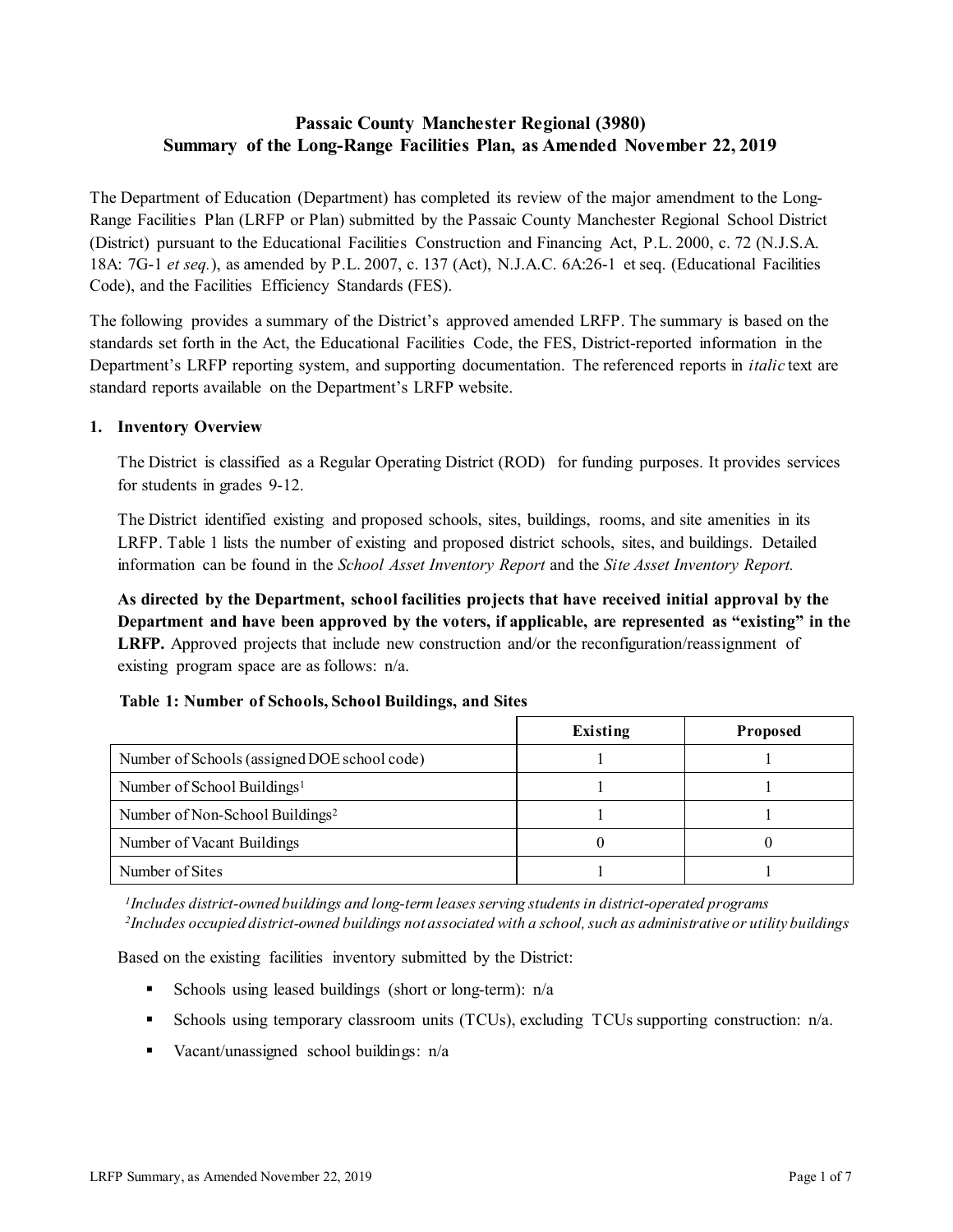**FINDINGS** The Department has determined that the proposed inventory is adequate for approval of the District's LRFP amendment. However, the LRFP determination does not imply approval of an individual school facilities project listed within the LRFP; the District must submit individual project applications for project approval.

# **2. District Enrollments**

The District determined the number of students, or "proposed enrollments," to be accommodated for LRFP planning purposes on a district-wide basis and in each school.

The Department minimally requires the submission of a standard cohort-survival projection using historic enrollment data from the Application for School State Aid (ASSA) or NJ Smart. The cohort-survival method projection method forecasts future students based upon the survival of the existing student population as it moves from grade to grade. A survival ratio of less than 1.00 indicates a loss of students, while a survival ratio of more than 1.00 indicates the class size is increasing. For example, if a survival ratio tracking first to second grade is computed to be 1.05, the grade size is increasing by 5% from one year to the next. The cohort-survival projection methodology works well for communities with stable demographic conditions. Atypical events impacting housing or enrollments, such as an economic downturn that halts new housing construction or the opening of a charter or private school, typically makes a cohort-survival projection less reliable.

# **Proposed enrollments are based on a standard cohort-survival enrollment projection.**

Adequate supporting documentation was submitted to the Department to justify the proposed enrollments. Table 2 provides a comparison of existing and projected enrollments. All totals include special education students.

|                              | <b>Existing Enrollments</b> | <b>District Proposed Enrollments</b> |
|------------------------------|-----------------------------|--------------------------------------|
| <b>Grades</b>                | 2018-19 School Year         | 2023-24 School Year                  |
| PK (excl. private providers) |                             |                                      |
| Grades K-5                   |                             |                                      |
| Grades 6-8                   |                             |                                      |
| Grades 9-12                  | 827                         | 829                                  |
| Totals K-12                  | 827                         | 829                                  |

# **Table 2: Enrollments**

**FINDINGS** The Department has determined the District's proposed enrollments to be acceptable for approval of the District's LRFP amendment. The Department will require a current enrollment projection at the time an application for a school facilities project is submitted incorporating the District's most recent enrollments in order to verify that the LRFP's planned capacity is appropriate for the updated enrollments.

# **3. District Practices Capacity**

Based on information provided in the room inventories, *District Practices Capacity* was calculated for each school building to determine whether adequate capacity is proposed for the projected enrollments based on district scheduling and class size practices. The capacity totals assume instructional buildings can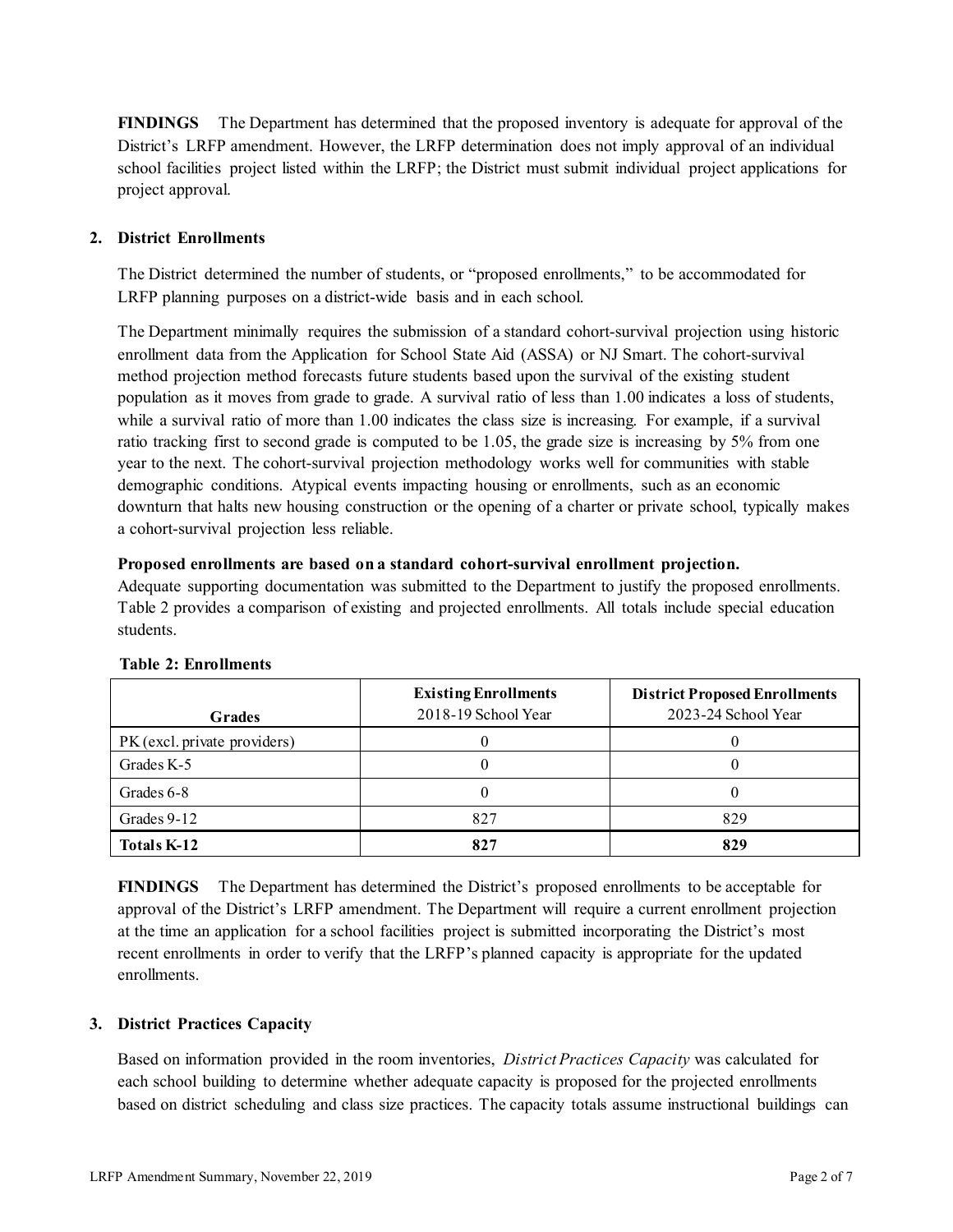be fully utilized regardless of school sending areas, transportation, and other operational issues. The calculations only consider district-owned buildings and long-term leases; short term leases and temporary buildings are excluded. A capacity utilization factor of 90% for classrooms serving grades K-8 and 85% for classrooms serving grades 9-12 is applied in accordance with the FES. No capacity utilization factor is applied to preschool classrooms.

In certain cases, districts may achieve adequate District Practices Capacity to accommodate enrollments but provide inadequate square feet per student in accordance with the FES, resulting in educational adequacy issues and "Unhoused Students." Unhoused students are considered in the "Functional Capacity" calculations used to determine potential State support for school facilities projects and are analyzed in Section 4.

Table 3 provides a summary of proposed enrollments and existing and proposed District-wide capacities. Detailed information can be found in the LRFP website reports titled *FES and District Practices Capacity Report, Existing Rooms Inventory Report, and Proposed Rooms Inventory Report.*

| <b>Grades</b>          | <b>Proposed</b><br><b>Enrollments</b> | Existing<br><b>District</b><br><b>Practices</b><br>Capacity | Existing<br>Deviation* | Proposed<br><b>District</b><br><b>Practices</b><br>Capacity | Proposed<br>Deviation* |
|------------------------|---------------------------------------|-------------------------------------------------------------|------------------------|-------------------------------------------------------------|------------------------|
| Elementary ( $PK-5$ )  | 0                                     | 0.00                                                        | 0.00                   | 0.00                                                        | 0.00                   |
| Middle $(6-8)$         | 0                                     | 0.00                                                        | 0.00                   | 0.00                                                        | 0.00                   |
| High $(9-12)$          | 829                                   | 846.60                                                      | 17.60                  | 846.60                                                      | 17.60                  |
| <b>District Totals</b> | 829                                   | 846.60                                                      | 17.60                  | 846.60                                                      | 17.60                  |

**Table 3: District Practices Capacity Analysis**

*\* Positive numbers signify surplus capacity; negative numbers signify inadequate capacity. Negative values for District Practices capacity are acceptable for approvalif proposed enrollments do not exceed 100% capacity utilization.*

Considerations:

- Based on the proposed enrollments and existing room inventories, the District is projected to have inadequate capacity for the following grade groups, assuming all school buildings can be fully utilized: n/a
- Adequate justification has been provided by the District if the proposed capacity for a school significantly deviates from the proposed enrollments. Generally, surplus capacity is acceptable for LRFP approval if additional capacity is not proposed through new construction.

**FINDINGS**The Department has determined that proposed District capacity, in accordance with the proposed enrollments, is adequate for approval of the District's LRFP amendment. The Department will require a current enrollment projection at the time an application for a school facilities project is submitted, incorporating the District's most recent Fall Enrollment Report, in order to verify that the LRFP's planned capacity meets the District's updated enrollments.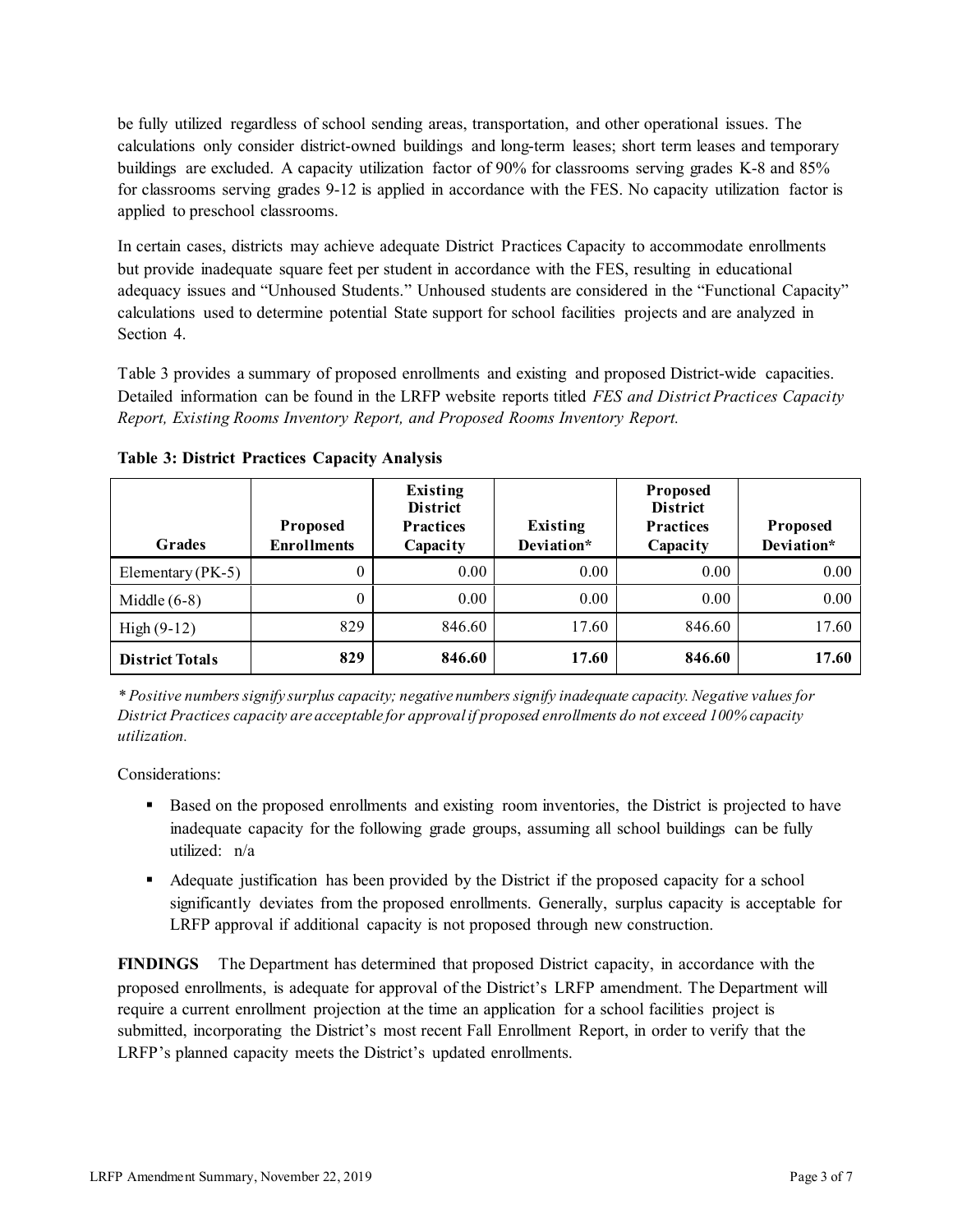# **4. New Construction Funding Eligibility**

*Functional Capacity* was calculated and compared to the proposed enrollments to provide a preliminary estimate of Unhoused Students and new construction funding eligibility.

*Functional Capacity* is the adjusted gross square footage of a school building *(total gross square feet minus excluded space)* divided by the minimum area allowance per full-time equivalent student for the grade level contained therein. *Unhoused Students* is the number of students projected to be enrolled in the District that exceeds the Functional Capacity of the District's schools pursuant to N.J.A.C. 6A:26-2.2(c). *Excluded Square Feet* includes (1) square footage exceeding the FES for any pre-kindergarten, kindergarten, general education, or self-contained special education classroom; (2) grossing factor square footage *(corridors, stairs, mechanical rooms, etc.)* that exceeds the FES allowance, and (3) square feet proposed to be demolished or discontinued from use. Excluded square feet may be revised during the review process for individual school facilities projects.

Table 4 provides a preliminary assessment of the Functional Capacity, Unhoused Students, and Estimated Maximum Approved Area for Unhoused Students for each FES grade group. The calculations exclude temporary facilities and short-term leased buildings. School buildings proposed for whole or partial demolition or reassignment to a non-school use are excluded from the calculations pending project application review. If a building is proposed to be reassigned to a different school, the square footage is applied to the proposed grades after reassignment. Buildings that are not assigned to a school are excluded from the calculations. In addition, only preschool students eligible for state funding (former ECPA students) are included. Detailed information concerning the calculations can be found in the *Functional Capacity and Unhoused Students Report* and the *Excluded Square Footage Report.*

|                                                | <b>PK/K-5</b> | $6 - 8$ | $9 - 12$ | <b>Total</b> |
|------------------------------------------------|---------------|---------|----------|--------------|
| PK Eligible Students/K-12 Proposed Enrollments | 0             | 0       | 829      |              |
| FES Area Allowance (SF/student)                | 125.00        | 134.00  | 151.00   |              |
| <b>Prior to Completion of Proposed Work:</b>   |               |         |          |              |
| <b>Existing Gross Square Feet</b>              | 0             | 0       | 132,643  | 132,643      |
| Adjusted Gross Square Feet                     | 0             | 0       | 128,594  | 128,594      |
| <b>Adjusted Functional Capacity</b>            | 0.00          | 0.00    | 851.62   |              |
| <b>Unhoused Students</b>                       | 0.00          | 0.00    | 0.00     |              |
| Est. Max. Area for Unhoused Students           | 0.00          | 0.00    | 0.00     |              |
| <b>After Completion of Proposed Work:</b>      |               |         |          |              |
| Gross Square Feet                              | 0             | 0       | 132,643  | 132,643      |
| New Gross Square Feet                          | 0             | 0       | $\theta$ | $\Omega$     |
| Adjusted Gross Square Feet                     | $\Omega$      | 0       | 128,594  | 128,594      |
| <b>Functional Capacity</b>                     | 0.00          | 0.00    | 851.62   |              |
| Unhoused Students after Construction           | 0.00          | 0.00    | 0.00     |              |
| Est. Max. Area Remaining                       | 0.00          | 0.00    | 0.00     |              |

**Table 4: Estimated Maximum Approved Area for Unhoused Students** 

Facilities used for non-instructional or non-educational purposes are ineligible for State support under the Act. However, projects for such facilities shall be reviewed by the Department to determine whether they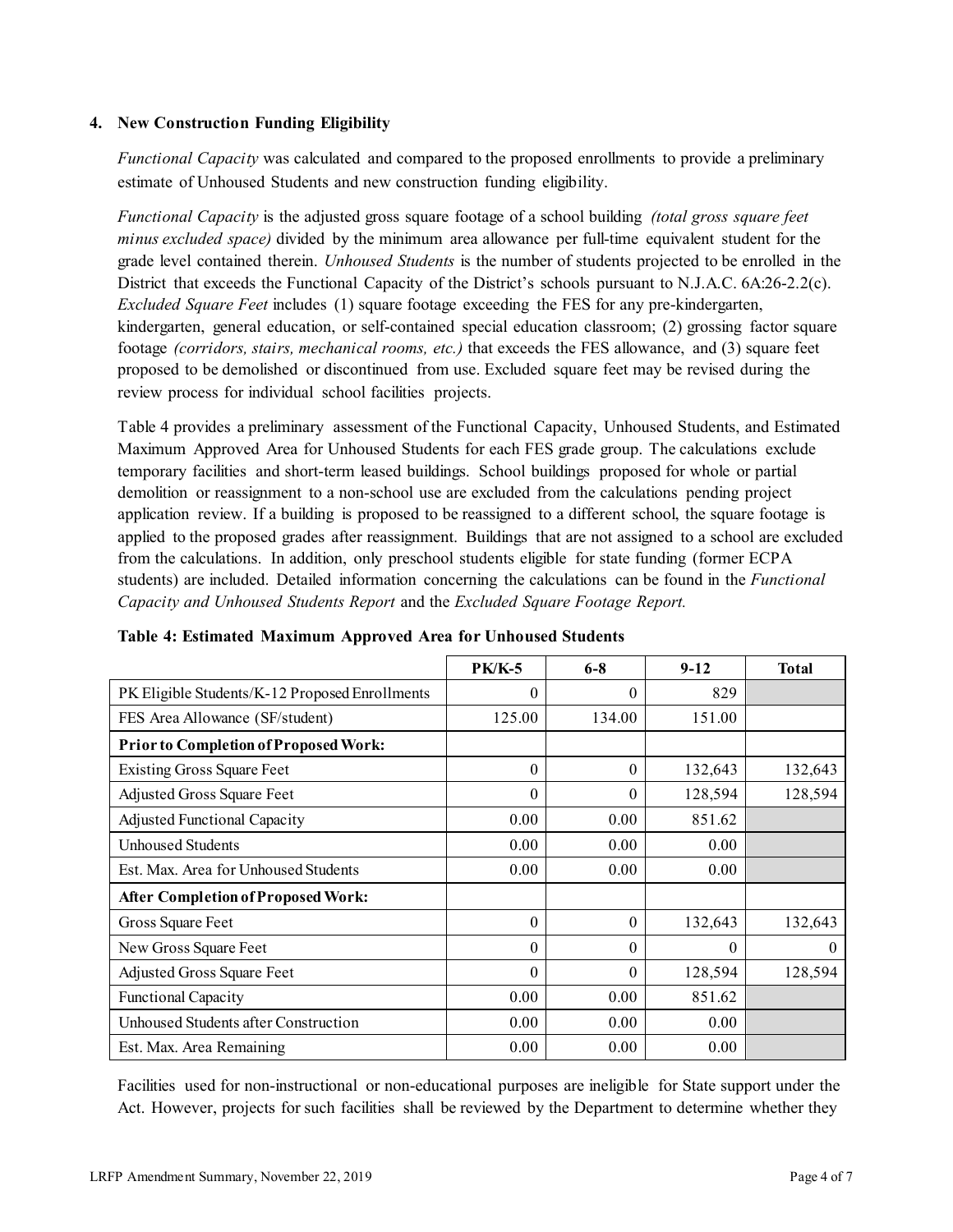are consistent with the District's LRFP and whether the facility, if it is to house students (full or part time) conforms to educational adequacy requirements. These projects shall conform to all applicable statutes and regulations.

Estimated costs represented in the LRFP by the District are for capital planning purposes only. The estimates are not intended to represent preliminary eligible costs or final eligible costs of approved school facilities projects.

Considerations:

- The District does not have approved projects pending completion, as noted in Section 1, that impact the Functional Capacity calculations.
- The Functional Capacity calculations *exclude* square feet proposed for demolition or discontinuation for the following FES grade groups and school buildings pending a feasibility study and project review: n/a.
- Based on the preliminary assessment, the District has Unhoused Students prior to the completion of proposed work for the following FES grade groups: n/a..
- New construction is proposed for the following FES grade groups:  $n/a$ .
- Proposed new construction exceeds the estimated maximum area allowance for Unhoused Students prior to the completion of the proposed work for the following grade groups: n/a.
- The District, based on the preliminary LRFP assessment, will not have Unhoused Students after completion of the proposed LRFP work. If the District is projected to have Unhoused Students, adequate justification has been provided to confirm educational adequacy in accordance with Section 6 of this determination.

**FINDINGS** Functional Capacity and Unhoused Students calculated in the LRFP are preliminary estimates. Preliminary Eligible Costs (PEC) and Final Eligible Costs (FEC) will be included in the review process for specific school facilities projects. A feasibility study undertaken by the District is required if building demolition or replacement is proposed per N.J.A.C. 6A:26-2.3(b)(10).

# **5. Proposed Work**

The District assessed program space, capacity, and physical plant deficiencies to determine corrective actions. Capital maintenance, or *"system actions,"* address physical plant deficiencies due to operational, building code, and /or life cycle issues. Inventory changes, or *"inventory actions,*" add, alter, or eliminate sites, site amenities, buildings, and/or rooms.

The Act (N.J.S.A. 18A:7G-7b) provides that all school facilities shall be deemed suitable for rehabilitation unless a pre-construction evaluation undertaken by the District demonstrates to the satisfaction of the Commissioner that the structure might pose a risk to the safety of the occupants even after rehabilitation or that rehabilitation is not cost-effective. Pursuant to N.J.A.C. 6A:26-2.3(b)(10), the Commissioner may identify school facilities for which new construction is proposed in lieu of rehabilitation for which it appears from the information presented that new construction is justified, provided, however, that for such school facilities so identified, the District must submit a feasibility study as part of the application for the specific school facilities project. The cost of each proposed building replacement is compared to the cost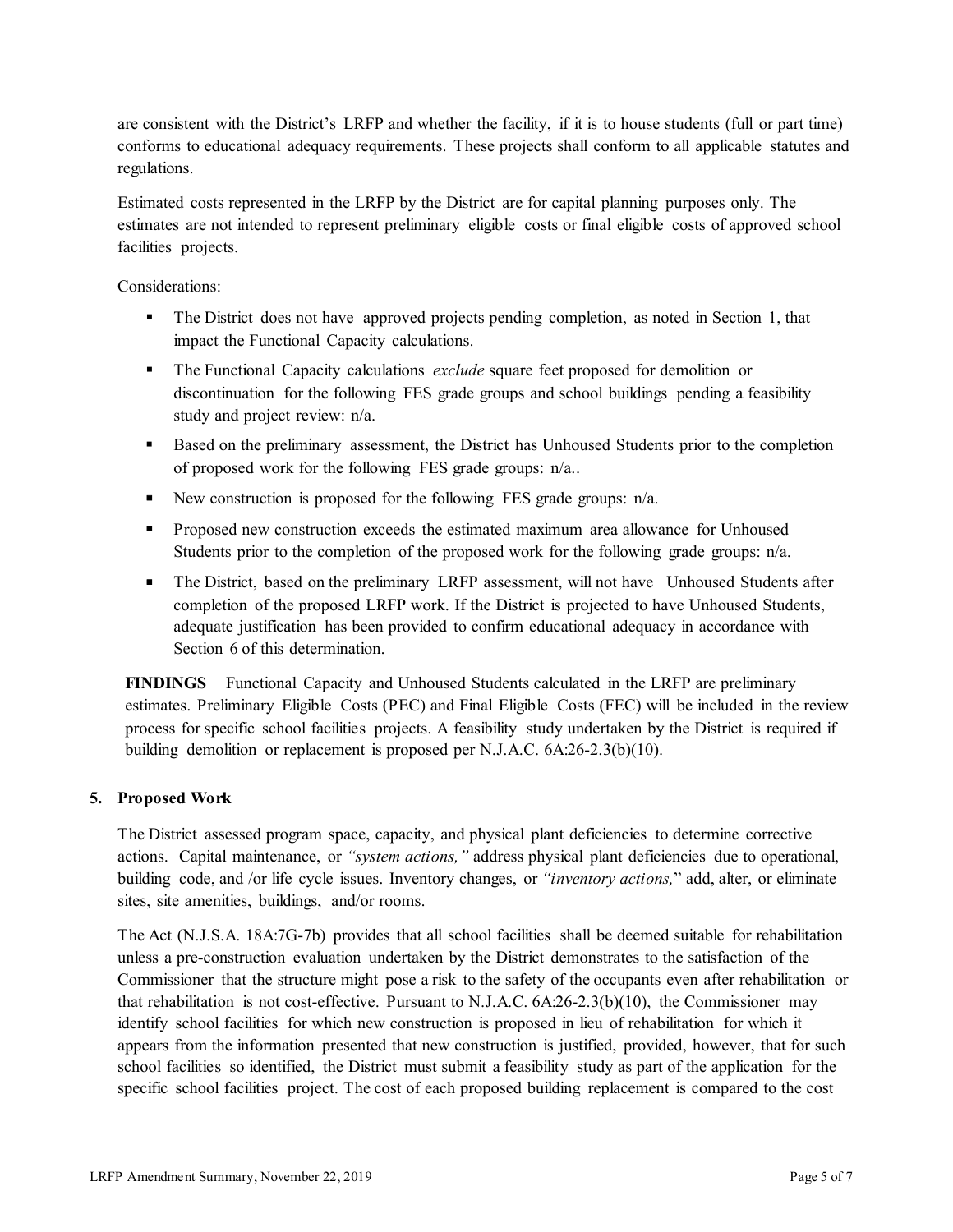of additions or rehabilitation required to eliminate health and safety deficiencies and to achieve the District's programmatic model.

Table 5 lists the scope of work proposed for each school based on the building(s) serving their student population. Detailed information can be found in the LRFP website reports titled *"School Asset Inventory," "LRFP Systems Actions Summary," and "LRFP Inventory Actions Summary."*

With the completion of the proposed work, the following schools are proposed to be eliminated: n/a; the following schools are proposed to be added: n/a.

| <b>Proposed Scope of Work</b>                                                                  | <b>Applicable Schools</b>             |
|------------------------------------------------------------------------------------------------|---------------------------------------|
| Renovation only (no new construction)                                                          |                                       |
| System actions only (no inventory actions)                                                     | Manchester Regional High School (010) |
| Existing inventory actions only (no systems actions)                                           | n/a                                   |
| Systems and inventory changes                                                                  | n/a                                   |
| New construction                                                                               |                                       |
| Building addition only (no systems or existing inventory actions)                              | n/a                                   |
| Renovation and building addition (system, existing inventory,<br>and new construction actions) | n/a                                   |
| New building on existing site                                                                  | n/a                                   |
| New building on new or expanded site                                                           | n/a                                   |
| Site and building disposal (in addition to above scopes)                                       |                                       |
| Partial building demolition                                                                    | n/a                                   |
| Whole building demolition                                                                      | n/a                                   |
| Site and building disposal or discontinuation of use                                           | n/a                                   |

# **Table 5. School Building Scope of Work**

**FINDINGS** The Department has determined that the proposed work is adequate for approval of the District's LRFP amendment. However, Department approval of proposed work in the LRFP does not imply the District may proceed with a school facilities project. The District must submit individual project applications with cost estimates for Department project approval. Both school facilities project approval and other capital project review require consistency with the District's approved LRFP.

# **6. Proposed Room Inventories and the Facilities Efficiency Standards**

The District's proposed school buildings were evaluated to assess general educational adequacy in terms of compliance with the FES area allowance pursuant to N.J.A.C. 6A:26-2.2 and 2.3.

District schools are not proposed to provide less square feet per student than the FES after the completion of proposed work as indicated in Table 5.

**FINDINGS** The Department has determined that the District's proposed room inventories are adequate for LRFP approval. If school(s) are proposed to provide less square feet per student than the FES area allowance, the District has provided justification indicating that the educational adequacy of the facility will not be adversely affected and has been granted an FES waiver by the Department pending project submission and review. This determination does not include an assessment of eligible square feet for State